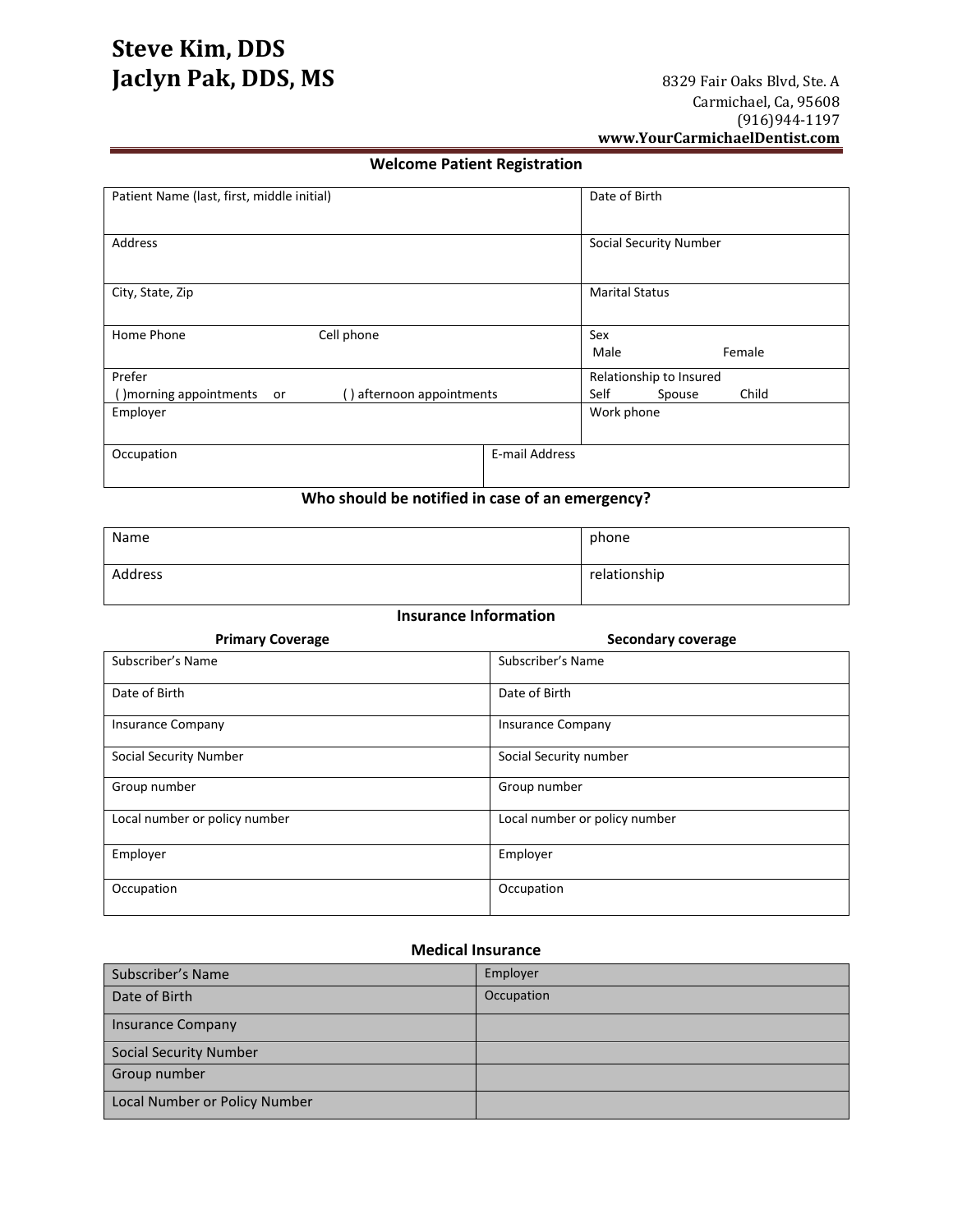### **Health History**

Thank you for taking the time to fill out this important form accurately. At times, medication or procedures used in dentistry can affect other medical situations. Your responses are appreciated and are completely confidential.

\_\_\_\_\_\_\_\_\_\_\_\_\_\_\_\_\_\_\_\_\_\_\_\_\_\_\_\_\_\_\_\_\_\_\_\_\_\_\_\_\_\_\_\_\_\_\_\_\_\_\_\_\_\_\_\_\_\_\_\_\_\_\_\_\_\_\_\_\_\_\_\_\_\_\_\_\_\_\_\_\_\_\_\_\_\_

\_\_\_\_\_\_\_\_\_\_\_\_\_\_\_\_\_\_\_\_\_\_\_\_\_\_\_\_\_\_\_\_\_\_\_\_\_\_\_\_\_\_\_\_\_\_\_\_\_\_\_\_\_\_\_\_\_\_\_\_\_\_\_\_\_\_\_\_\_\_\_\_\_\_\_\_\_\_\_\_\_\_\_\_\_\_

\_\_\_\_\_\_\_\_\_\_\_\_\_\_\_\_\_\_\_\_\_\_\_\_\_\_\_\_\_\_\_\_\_\_\_\_\_\_\_\_\_\_\_\_\_\_\_\_\_\_\_\_\_\_\_\_\_\_\_\_\_\_\_\_\_\_\_\_\_\_\_\_\_\_\_\_\_\_\_\_\_\_\_\_\_\_

#### **Please circle the appropriate answer:**

1. Would you consider yourself to be in good health? Yes No

2. Have you been hospitalized or had serious illness in the last three years? Yes No

If yes please explain

3. What was the date of your last medical exam/Doctor's Name?\_\_

4. Do you take medication (including aspirin)? Yes No

**Please list all medications and uses/dosage**:

5. Are you allergic to any medications? Yes No

Please list allergies:

6. Do you require pre med before dental treatment (ex: artificial joint)? Yes No

### **Do you have, or have you had any of the following?**

| High Blood Pressure      | Yes | No | Cigarettes or Tobacco         | Yes | No        |
|--------------------------|-----|----|-------------------------------|-----|-----------|
| <b>Heart Murmur</b>      | Yes | No | Artificial Joint              | Yes | No        |
| <b>Rheumatic Fever</b>   | Yes | No | <b>Prosthetic Heart Valve</b> | Yes | No        |
| <b>Heart Defects</b>     | Yes | No | <b>Heart Disease</b>          | Yes | No        |
| Hepatitis A              | Yes | No | <b>Heart Attack</b>           | Yes | No        |
| Hepatitis B              | Yes | No | Seizures                      | Yes | No        |
| Hepatitis C              | Yes | No | Dry Mouth                     | Yes | No        |
| Stroke                   | Yes | No | Pacemaker                     | Yes | No        |
| <b>Lung Disease/COPD</b> | Yes | No | Osteoporosis                  | Yes | No        |
| Asthma                   | Yes | No | Fosamax/Bisphosphonates       | Yes | No        |
| Tuberculosis             | Yes | No | <b>Stomach Ulcers</b>         | Yes | No        |
| <b>Diabetes</b>          | Yes | No | Cancer                        | Yes | No        |
| <b>Chemotherapy</b>      | Yes | No | <b>Radiation Treatment</b>    | Yes | <u>No</u> |
| <b>Bleeding Problems</b> | Yes | No | Liver Disease                 | Yes | No        |
| Kidney Disease           | Yes | No | <b>Thyroid Problems</b>       | Yes | No        |
| Psychiatric Care         | Yes | No | Eye Disease/Glaucoma          | Yes | No        |
| Arthritis                | Yes | No | <b>Fainting Episodes</b>      | Yes | No        |
| HIV/AIDS                 | Yes | No | Drug Use or History Of        |     |           |
| Latex Allergy            | Yes | No | Abuse                         | Yes | No        |

#### **Women Only:**

Are you pregnant or nursing? Yes No Unsure

Are you taking birth control pills? Yes No

**Women taking birth control medications should be aware that antibiotics can cause the birth control medication to be ineffective possibly resulting in pregnancy.**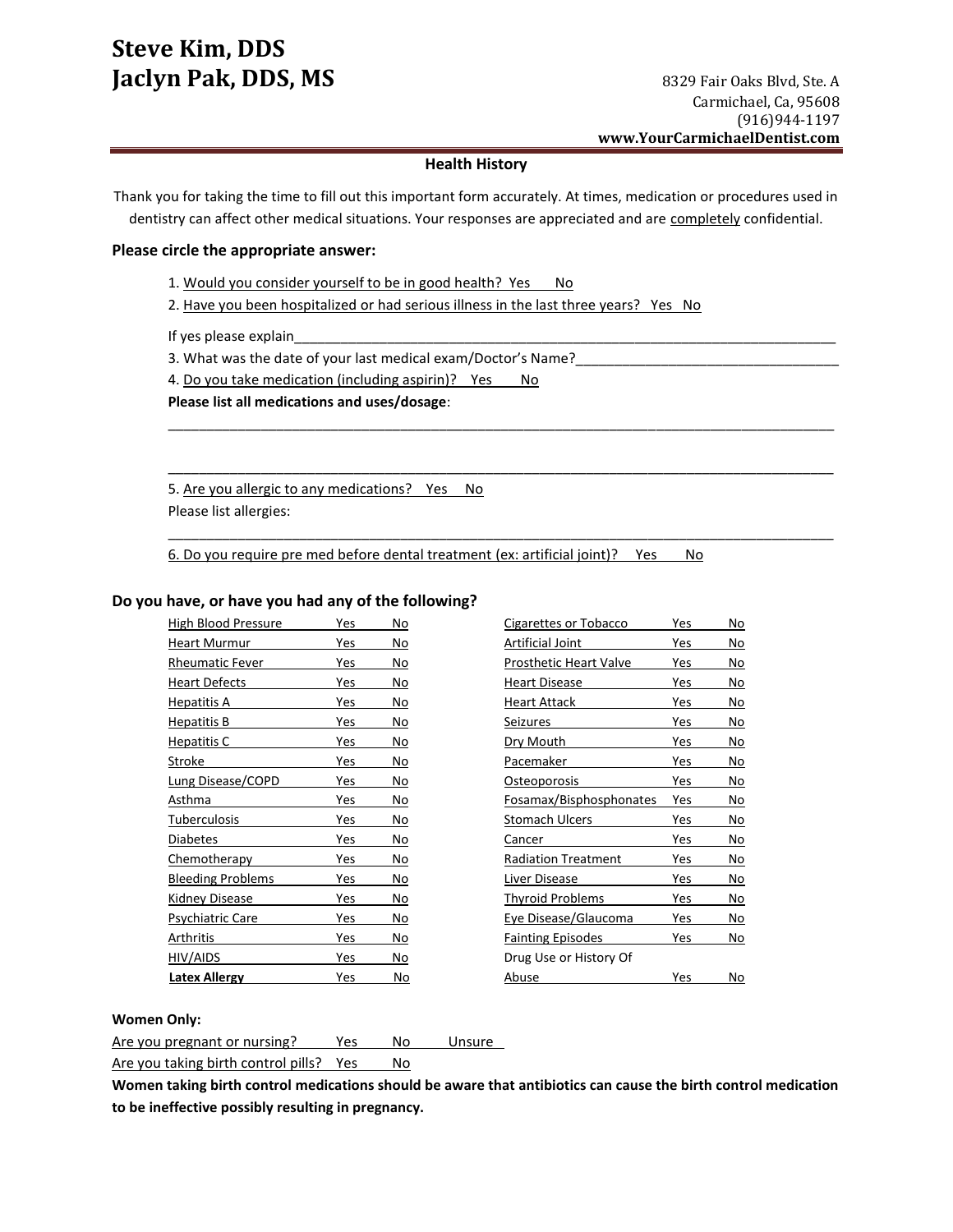# **Dental History**

This form is used so that we can personalize your dental care and cater to your needs. This information is usually helpful and confidential.

| 1. What is the reason for today's visit?                                           |
|------------------------------------------------------------------------------------|
| 2. When was your last dental appointment?                                          |
| 3. Previous Dentist Name?                                                          |
| 4. Have you ever had problems with prior dental treatment?<br>Yes<br>No            |
| 5. Are you in pain now?<br>Yes<br>No                                               |
| 6. Do you have pain, clicking, or popping in your jaw joint (TMJ)?<br>Yes<br>No.   |
| 7. How nervous are you about coming to the dentist? (Please circle one)            |
| A Little Nervous<br>Not Nervous at All<br>Very Nervous                             |
| 8. Are you happy with the way your smile looks?<br>Yes<br>No                       |
| 9. Would you like to learn more about how you can improve your smile?<br>Yes<br>No |
| 10. How did you hear about us?                                                     |